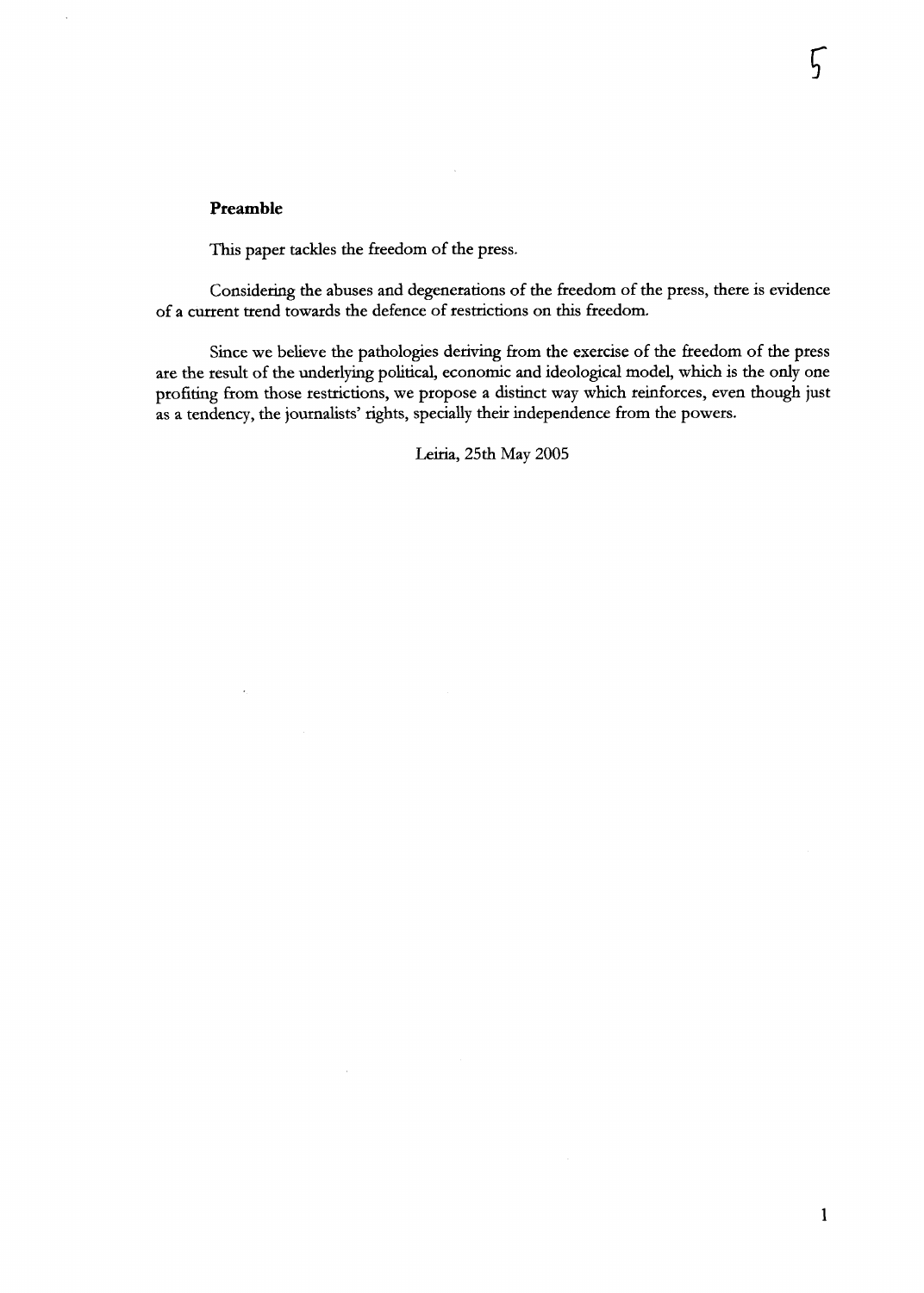## **The freedom of the press**

1. In addition to the obvious examples of suppression of the freedom of the press, easily detectable and therefore somehow of less interest, liberalism and nowadays neoliberalism, in western societies, have found new ways of controlling the press, keeping its formal freedom.

The concept of "consent building" has been developed mainly as the result of valuable and successful experiences obtained during World War 1, specially in the United Kingdom and United States, reinforced by the behavioural psychology school, popular at the time. Theorisation and materialisation of mass manipulation by the political power, mainly through the media, have found in western societies all the suitable conditions for their development. From then on, "the propaganda industry" has increasingly risen and "improved". The control exercised by the political power over public opinion, through the media, is nowadays an irrefutable reality. As Chomsky States, the logic is clear: propaganda, mainly by using the media, meets a democracy like the club meets dictatorships.

Along with the use of media by the political power, mainly to shape public opinion, a second reality has characterised the media in the modem western societies. Deriving from the economic and ideological model in force, the media began being coveted by economic power, simultaneously as a good business and as a means of control and pressure par excellence. On one hand, profitable investrnent in media attracted big economical groups, including multinationals, what has deeply changed the media, linking it to a logic of an unbridled competition in order to obtain immediate compensations. On the other hand, economical power began using mass media, fiom the local press to the international TV chains, as ideal tools to put pressure on and control, in different ways and with multiple purposes, the political power, and generally on everything and everyone. At the same time and inevitably, journalists have become employees who depend on those groups, being their independence increasingly an illusion.

2. These two realities, which nowadays intersect in sets of multi-faceted relations, have substantially changed the dialectic between powers and media, being the latter, to a certain extent, raised to the condition of power, in spite of being a power mainly used by other powers. In western democracies, the freedom of the press is therefore subverted in its essence. It is not attacked or restrained through the powers' direct actions, but rather used by them, surreptitiously but efficiently, to serve the dominant ideological, political and economic interests.

That is, although the freedom of the press has been set by liberal mouvements, neoliberalism has drastically subverted it. To say nowadays that the freedom of the press is a legacy of liberal ideology is pure hypocrisy. The press is simply a product of the Society it is inserted in, being conditioned by and reflecting it. As a tool that potentiates the dissemination of ideas and facts, it is deeply dependent on social dynamics. And therefore the freedom of the press is also conditioned by this dynamics.

**3.** The fieedom of the press, mainly in its facet of freedom of expression, has a "subjective basis", as a space of individual decision and action, free from the state interference. In effect, the human being's dignity is based on the principle set on article 1 of the Universal Declaration of Hurnan Rights according to which **all** hurnan beings are "endowed with reason and conscience". Therefore it implies, first of **all,** the füll freedom of expressing (or not) thoughts and conscience, narnely through the press, and also the right to information. This is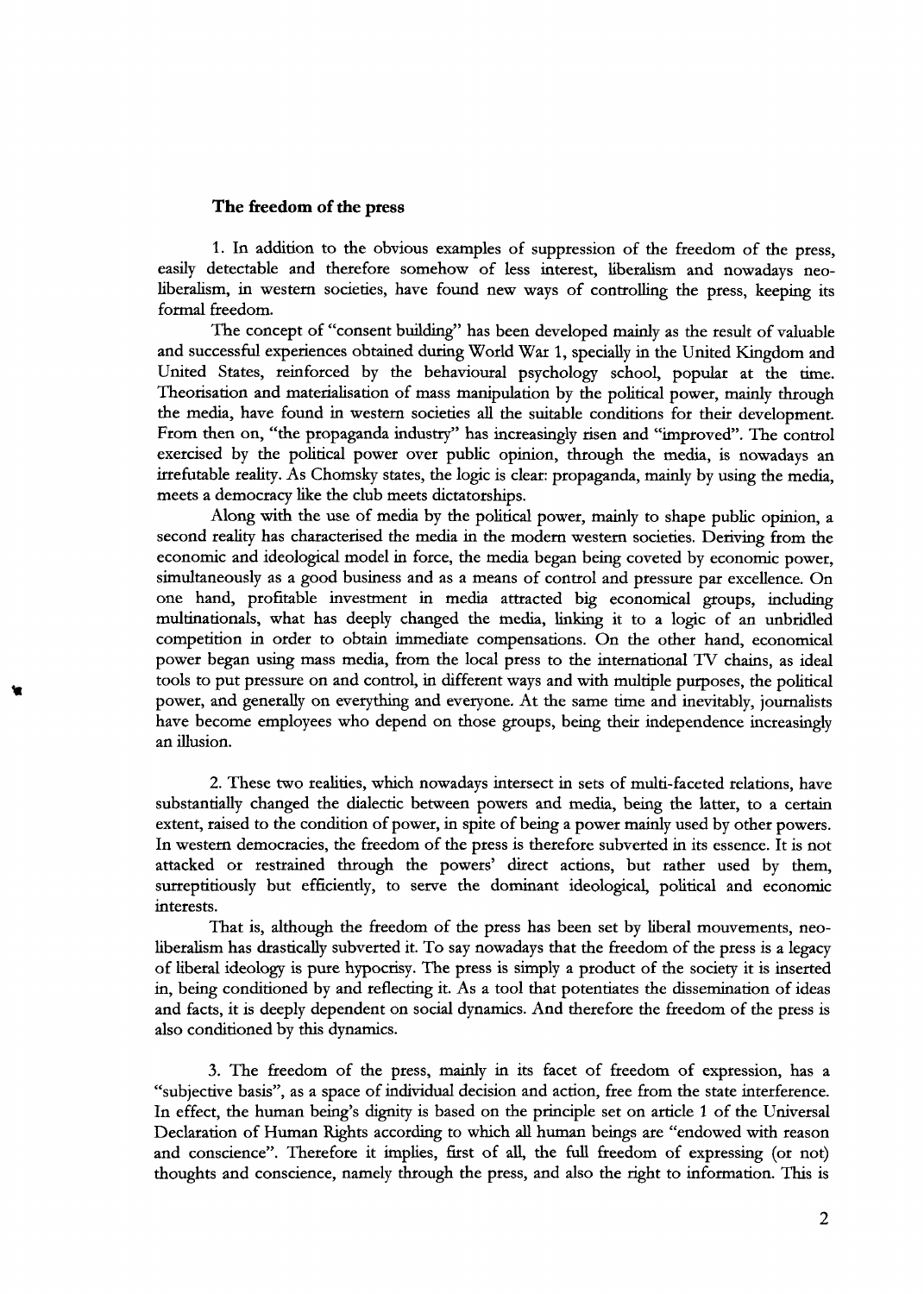the only way to guarantee the human being's dignity, each person's dignity, while endowed with reason and conscience, i.e., considering his/her fundamentals.

4. But the freedom of the press is not only essential to the human being's dignity.

Being to a great extent the result of the philosophical evolution that, as from Hegel, has begun to see man as a "whole" - not anymore as the Kantian "autonomous unit" -, and of the development of the democratic principle, specially in its participatory facet, there has been a compelling need for citizens to really be free to impart, seek and receive ideas and information. Furthermore this freedom began being understood, to a certain extent, as inherent in the freedom of thought and conscience and therefore in the freedom of expression, as their prerequisite. And it no doubt began being seen as a prerequisite for the exercise of citizenship, since the creation of public opinion largely depends on it, being decisive to the accomplishment of participatory democracy. Thus democratic societies should, on principle, have and encourage the utmost conditions so that the people may be fully and effectively informed about everything they are concerned with, namely about the exercise of powers.

Within this frame, the freedom of the press increasingly assumes a decisive social role, being inseparable from and essential to the other principles of the democratic rule of law, mainly the people's will and sovereignty and pluralism. None of those principles can be accomplished without a freedom of the press tending to be wide, effective and plural, free, as far as possible, from the powers' use. Therefore, as some authors emphasise, this freedom has become a cultural and social nght, which is seen today as a democratic and functional right.

5. The freedom of the press, as it should be understood in an advanced democracy, is a compound of rights and freedoms. Among those rights and freedoms we highlight those which journalists are entitled to, namely:

- the freedom of expressing thoughts, without constraints or discriminations;

- the right to inform, i.e., to make information available to people, without constraints or discriminations;

- the nght to get information, i.e., to seek and obtain information, without constraints or discriminations;

- the right to be informed, i.e., to receive information, to be adequately and truly informed, without constraints or discriminations;

- the nght to participate in the editorial guidelines of the respective media;

- the nght to have access to the information sources;

- the right to protection of independence;

- the right to protection of professional secrecy;

- the right to elect the editorial boards.

These nghts and freedoms should assume, within legal and constitutional order, the nature of "fundamental nghts" and therefore be protected at their essential core, either from the State or from the other powers.

6. Over the last years, however, there has been some reaction towards behaviours inherent in a press that depends on the market consumerism and power playing. Such reaction tends in general to defend the indirect enlargement of restrictions on the freedom of the press, through the intervention of criminal law.

Without forgetting the need for an effective protection of the persona1 legal assets agamst the abuses of the freedom of the press, which is not our concern here, we believe nevertheless that rnight not be the best way to follow. Besides we **think** that is, on principle, a way contrary to the evolution of the democratic rule of law. Curiously  $-$  or may be not  $-$  this